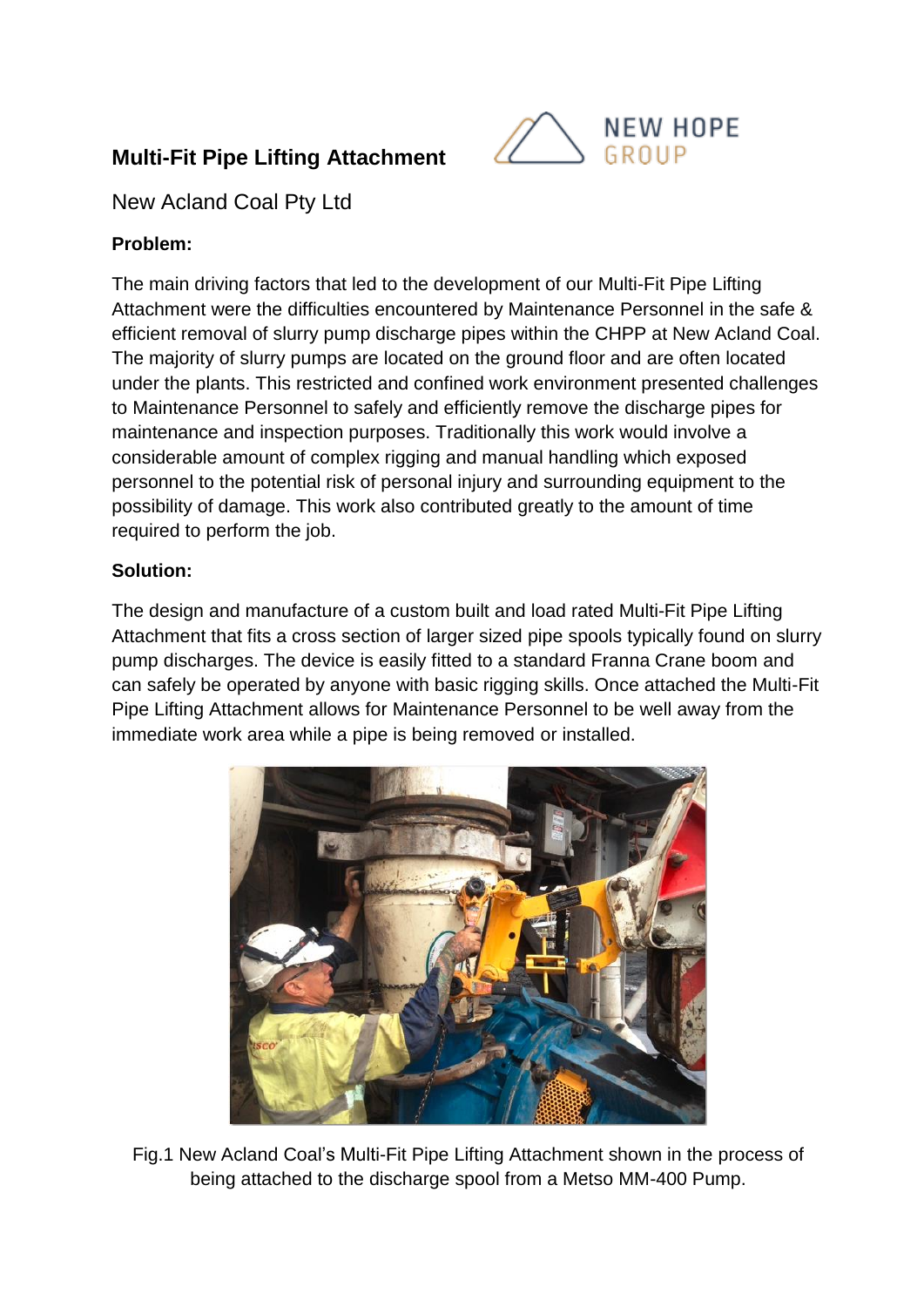Rob O'Brien, a CHPP Operator employed at New Acland Coal, on his own initiative took on the task of developing a better way to perform the pump maintenance on site. Rob was able to draw on his years of experience as a Maintenance Contractor at various mine sites to develop an initial prototype lifting device that would be suitable to trial in order to prove up the concept. Once Rob had manufactured the prototype in the onsite CHPP Workshop it was ready to be trialled.

Prior to using the prototype pipe lifter on a maintenance day it was subjected to an extensive series of un-official test lifts in order to prove that the device was capable of lifting approximately 500kg. This is roughly two and a half times the weight of the heaviest discharge pipe that it might be called upon to lift on a maintenance day. The prototype was then further trialled on a maintenance day in order to prove that the device could be successfully used within the Washplant environment. After the prototype device had been trialled and proved to be effective further minor improvements were formulated via discussions with involved NAC Employees and Contractors for inclusion in the final design.



Fig.2 New Acland Coal's Multi-Fit Pipe Lifting Attachment shown in the process of lifting out the discharge spool from a Metso MM-400 Pump. Note there are no Maintenance Personnel located within the potential drop zone.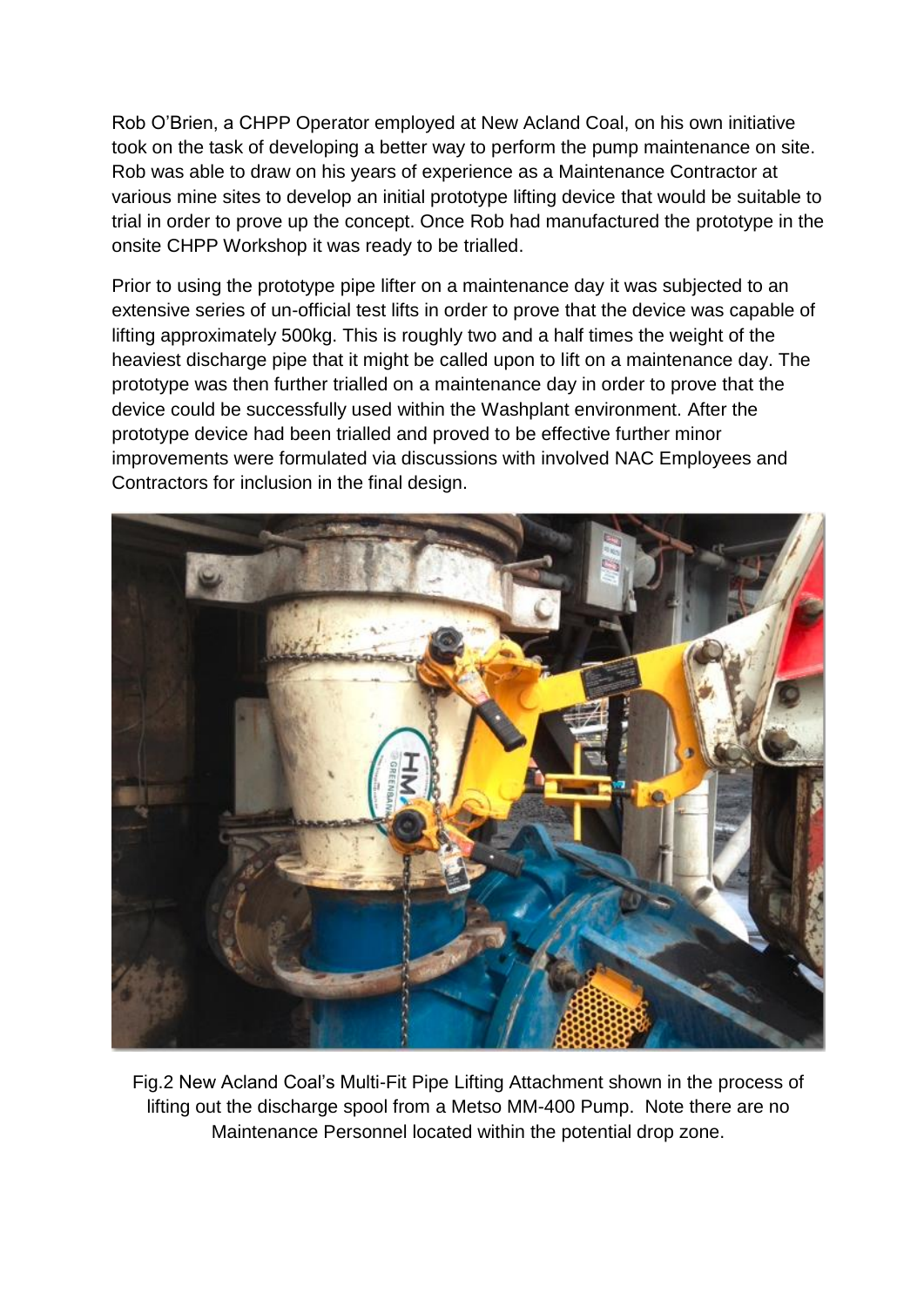At this stage a local engineering firm, Ireland Engineering, were tasked to draw up plans and supply components for the new improved version that Rob O'Brien would then fabricate onsite. This new model incorporated a more compact turn-buckle arrangement for the angle adjustment of the attachment which was identified as an improvement during the trial period. Once completed the Multi-Fit Pipe Lifting attachment was ready for load certification.

A Consulting Engineer was engaged to attend to site to test and certify the Safe Working Load of the attachment. A pipe assembly of a known weight of 800kg was lifted with the Multi-Fit Pipe Lifting Attachment under the supervision of the Engineer and was submitted to various tests as deemed necessary in order to provide it with a Certification of a S.W.L of 400kg.



1000Kg Attachment Lever Blocks Rhino Hook Attachment Point

Turnbuckle for Angle Adjustment Certification Plate

Fig.3 New Acland Coal's Multi-Fit Pipe Lifting Attachment with the main features identified.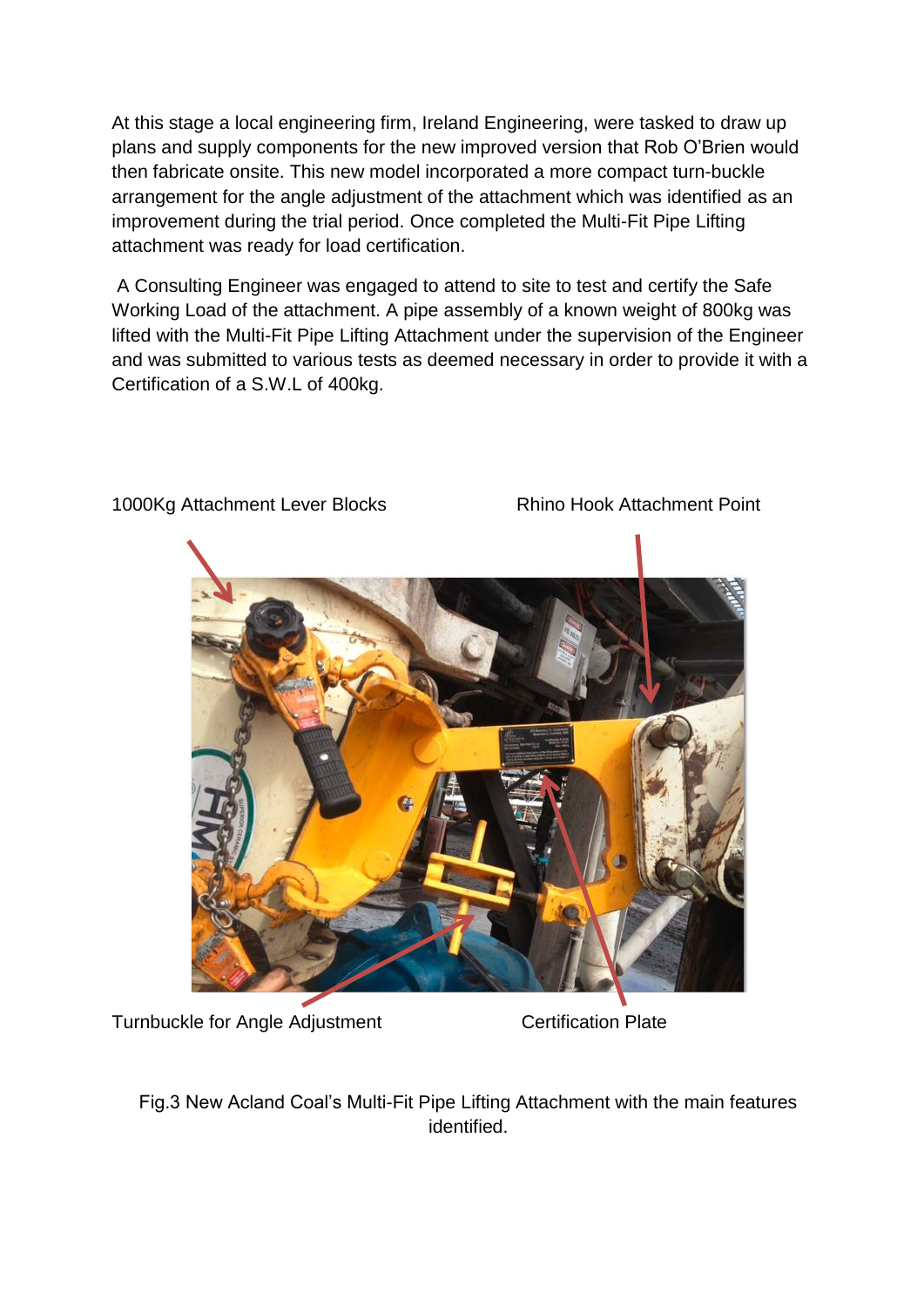Since the successful certification of the Multi-Fit Pipe Lifting Attachment approximately 12 months ago there have been very few occasions where it has not been used on a maintenance day to assist with the safe and efficient removal and replacement of pump pipework. One of the best features of the device is its simplicity in that anyone with basic rigging or fitting skills can safely and easily utilise it for its intended purpose.

In regards to applying the Hierarchy of Controls it was deemed to be impossible to either Eliminate or Substitute the practice of removing pump discharge spools as the very nature of pump inspections and associated maintenance necessitates these actions. Over time we have replaced many mild steel pipes with Basalt Lined Pipes in order to reduce the frequency of pipe change outs however eventually the pipe spools will have to be replaced with new items. With this in mind we have settled for an Engineering control to effectively minimise the risk and control the associated hazards that are presented when changing out pipes.



Fig.4 New Acland Coal's Multi-Fit Pipe Lifting Attachment shown in the process of installing the discharge spool from a Metso MM-400 Pump after the pump has been inspected & adjusted.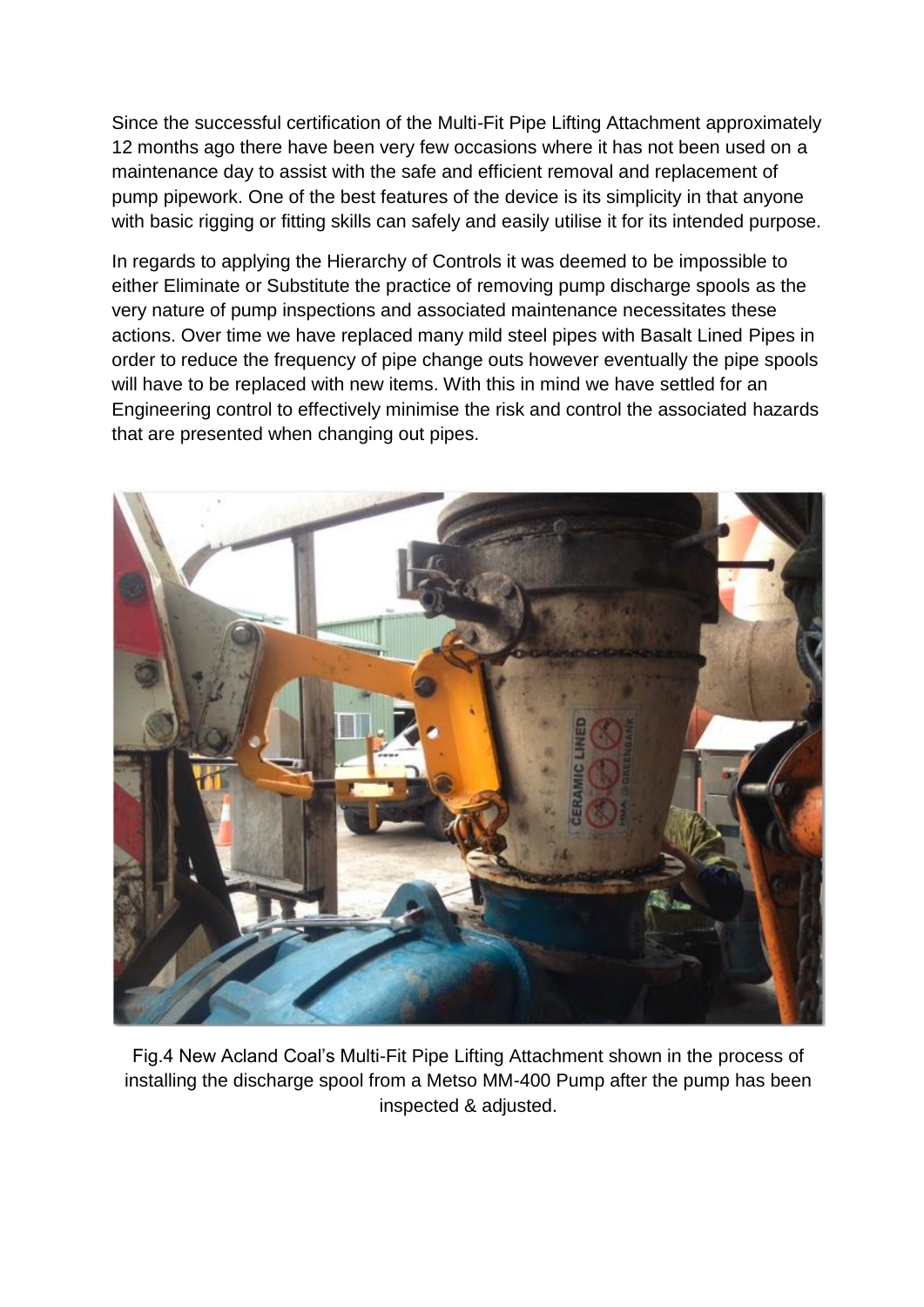### **Benefits/ Effects:**

The major benefit gained from using the Multi-Fit Pipe Lifting Attachment is that workers initially only have to attach the bracket to the pipe and are then able to stay well out of the drop zone while the pipe is removed by the crane. This is much safer than the past method of two Personnel using endless chains etc to remove the pipe from its original position and then lowering it to the ground, while being exposed to the risk that the pipe may slip or fall at any time. Furthermore, the work space was always a restricted area that introduced another level of risk to the job.

Additionally we have been able to achieve a significant increase in productivity in regards to the time taken to conduct routine pump maintenance and pump change outs at the CHPP after we began to use the Multi-Fit Pipe Lifting Attachment. Previously we generally scheduled 2 to 3 Pump Inspections on a 12Hr Down Day. With the use of the new device we can now budget on completing at least 4 Pump Inspections with the reduction in time achieved by not having to manually remove and lower the discharge pipes. We have also found that the use of the new attachment on an large pump change out saves us around 2 hours on what was previously a 10 hour job. This is a significant amount of time which will quickly pay back the initial cost of developing and manufacturing the device.

The Multi-Fit Pipe Lifting Attachment in its current form really only has a use within the CHPP on our site at the present time. Some thought has been given to making some changes to the current design with the intention of possibly using in the Mobile Workshop environment for the removal of large hydraulic rams on the likes of Hitachi Excavators etc. However we have not followed up on this idea any further at this stage.

# **Transferability:**

We believe that the Multi-Fit Pipe Lifting Attachment could be of great benefit to a large number of companies across the resources industry, both in Australia and internationally, wherever large pumps and associated pipes are in use. Some examples would include Oil Refineries, Processing Plants and Dredging Operations. Other examples outside of the resource industry would include Power Stations and Sugar Refineries.

#### **Innovation:**

Prior to designing and manufacturing the Multi-Fit Pipe Lifting Attachment, none of our CHPP Personnel had seen or used a similar device either here or elsewhere. Similarly after speaking with Sealing Devices Queensland who specialize in pump repairs and modifications across a large number of mine sites, we found that they had not encountered a device like this anywhere else either. After using the device a few times, Sealing Devices Queensland Personnel stated that it was one of the best time saving and safest devices they had seen for removing and installing pump pipe work.